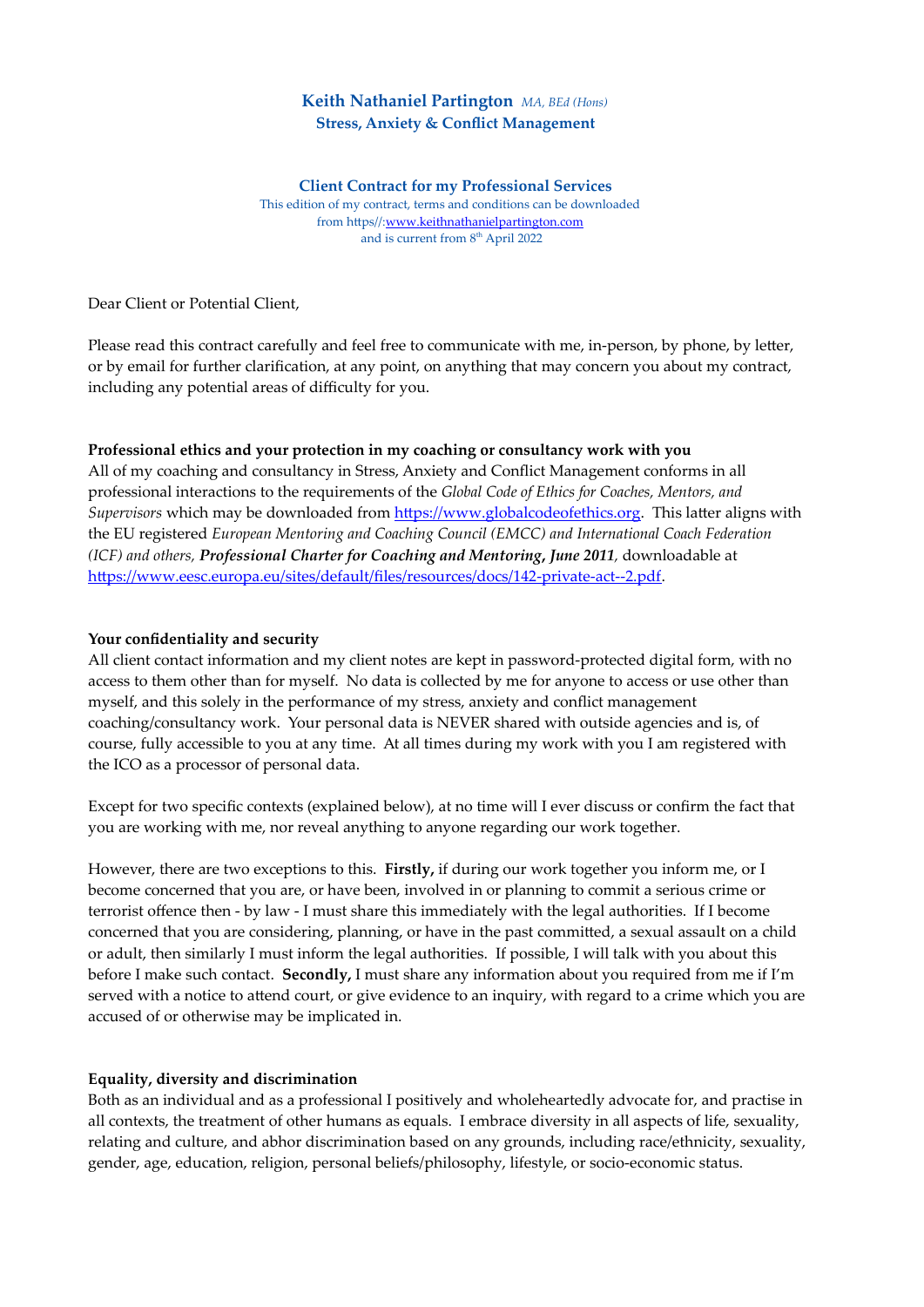### **Professional boundaries**

Our professional relationship is very special. Why? Because evidence-based research has proven, beyond any doubt, that the coach/counsellor/client relationship is the most single important component through which we will achieve, *together*, a worthwhile coaching outcome for you. Please understand therefore, that because of this, to make our special professional relationship work, our work together will always take place within very strict ethical boundaries which *cannot be broken or altered for any reason whatsoever, either during - or even decades after - we complete our work together*.

What is not allowed between us? In short, any kind of "dual relationship" that might create a power dynamic, conflict of interests, or potentially exploitative situation between us that is in conflict with our coaching work together, past or present.

### So, for example:

\* There can never be a business or associateship agreement or arrangement between us, other than the fee-paying aspect of our coaching/consultancy relationship.

\* Obviously, there can never be any kind of sexual component. So, for your own protection, please be aware, that coaching *never* involves any form of sexual flirting or intimate sexual touch of any kind between coach and client. No coach or counsellor should ever ask you to allow or give sexual contact with or to them. Sexual touch or any unwanted contact, in our context, is always considered abusive and totally unethical.

\* Friendship is also never a possibility, because of the conflicting dynamics that friendships almost always contain.

\* Social gatherings can also cause a problem; but this depends upon circumstances. Accidental meetings, occasional unavoidable minimal social interactions or similar contexts are fine, providing that social interaction is minimal and the context is devoid of power dynamics.

### **Client outcomes, client review, and suitability of coaching**

Coaching, just as with counselling, psychotherapy, medical surgery, doctor prescribed medication, physiotherapy, osteopathy, dentistry, etcetera, can never *guarantee* any specified outcome. When I work with you I will always be aiming to achieve with you the end-outcomes that we discussed and agreed to work toward in our initial meeting(s). My approaches to our coaching are always evidence-based and psychologically-informed. At the end of each session we will have a short review to establish your satisfaction from that period of work, and to make sure that you feel that we are on the right path together. This will help guide me in including further interventions and strategies into our work to keep you moving along in the direction of personal growth and increased calm. If I feel at any time that an alternative approach with another coach, counsellor, psychologist or therapist might be in your better interests I will always share this conclusion with you.

Sometimes, of course, if I find during our coaching that there may be serious emotional, psychological and behavioural issues that require deeper exploration then, since I no longer offer counselling or therapy, I will explain my findings to you carefully. As part of this I will do my best to help you find a suitable counsellor/therapist or psychologist as locally as possible whom I feel may be better able to assist you, or recommend you to contact your GP for a medically-informed alternative.

#### **Payment of fees**

A 60 minute face-to-face, phone or internet-based one-person session is £50 and a couple session is £60, increasing to £80 for small groups. A 90 minute one person session is £70, and £85 per couple, respectively. My *pro rata* coaching "top-up" services by phone or email, of course, can cost far less. Offsite small group coaching sessions or presentations are charged at a mutually agreed all-inclusive fee.

I have always provided a significant discount for university and technical/technology students, and will